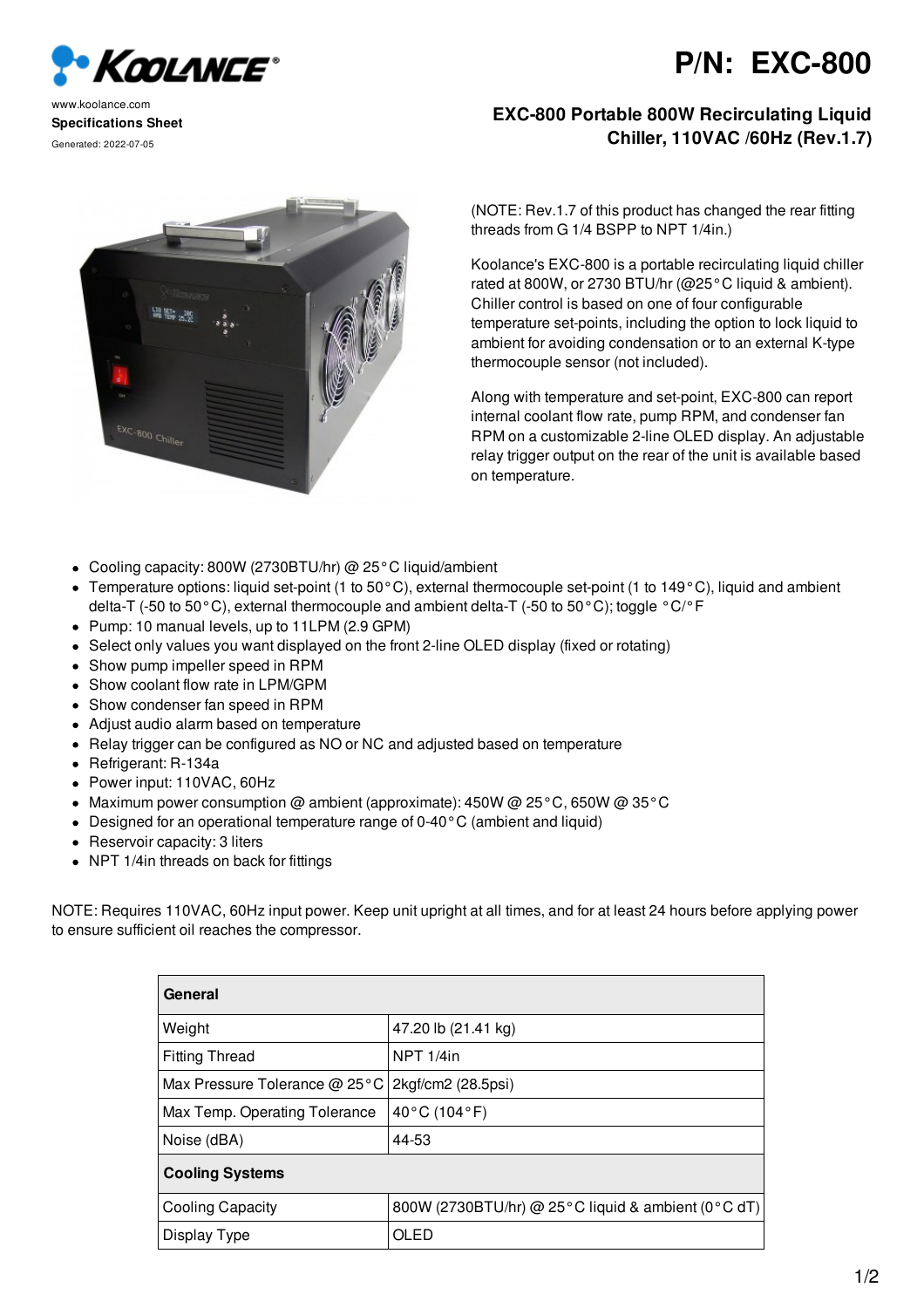| General                      |                                             |
|------------------------------|---------------------------------------------|
| Max Flow Rate (10-13mm ID)   | 11LPM (2.9 GPM)                             |
| Max Power Consumption        | 450W @25°C, 650W @35°C                      |
| Power Source                 | 110 VAC, 60Hz                               |
| <b>Temperature Sensors</b>   | Liquid & One K-Type Thermocouple (optional) |
| <b>Temperature Stability</b> | $+/-1$ <sup>o</sup> C                       |